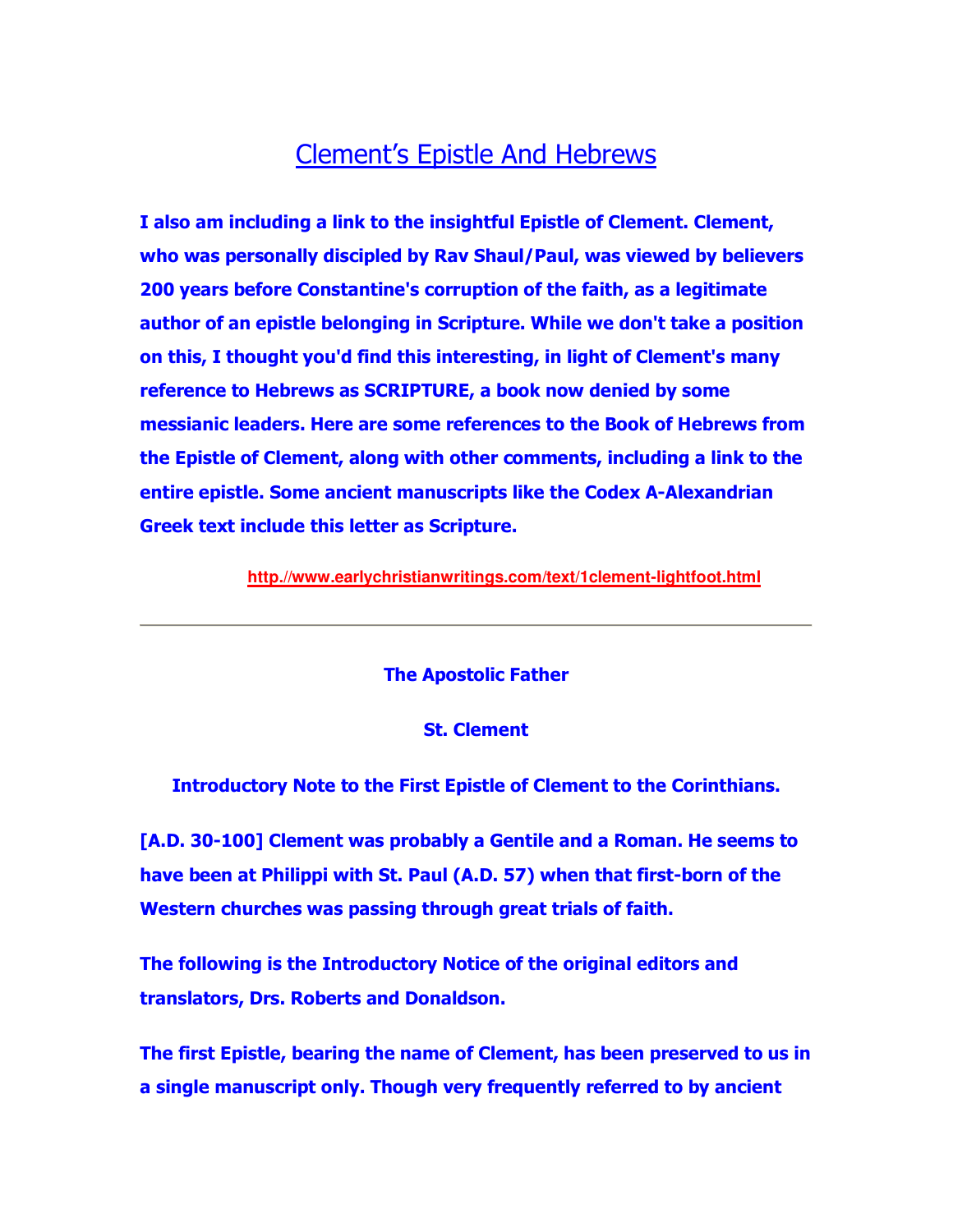**Christian writers, it remained unknown to the scholars of Western Europe until happily discovered in the Alexandrian manuscript. This ms. of the Sacred Scriptures (known and generally referred to as Codex A) was presented in 1628 by Cyril, Patriarch of Constantinople, to Charles I., and is now preserved in the British Museum. Subjoined to the books of the New Testament contained in it, there are two writings described as the Epistles of one Clement. Of these, that now before us is the first. It is tolerably perfect, but there are many slight lacunae, or gaps, in the ms., and one whole leaf is supposed to have been lost towards the close. These lacunae, however, so numerous in some chapters, do not generally extend beyond a word or syllable, and can for the most part by easily supplied.**

**Who the Clement was to whom these writings are ascribed, cannot with absolute certainty be determined. The general opinion is, that he is the same as the person of that name referred to by St. Paul (Phi.4.3). The writings themselves contain no statement as to their author. The first, and by far the longer of them, simply purports to have been written in the name of the Church at Rome to the Church at Corinth. But in the catalogue of contents prefixed to the ms. the are both plainly attributed to one Clement; and the judgment of most scholars is, that, in regard to the first Epistle at least, this statement is correct, and that it is to be regarded as an authentic production of the friend and fellow-worker of St. Paul. This belief may be traced to an early period in the history of the Church. It is found in the writings of Eusebius (Hist. Eccl., iii. 15), of Origen (Comm. in Joan., i. 29), and others. The internal evidence also tends to support this opinion. The doctrine, style, and manner of thought are all in accordance with it; so that, although, as has been said, positive certainty cannot be reached on the subject, we may with great probability conclude that we have in this Epistle a composition of that Clement who is known to us from Scripture as having been an associate of the great apostle.**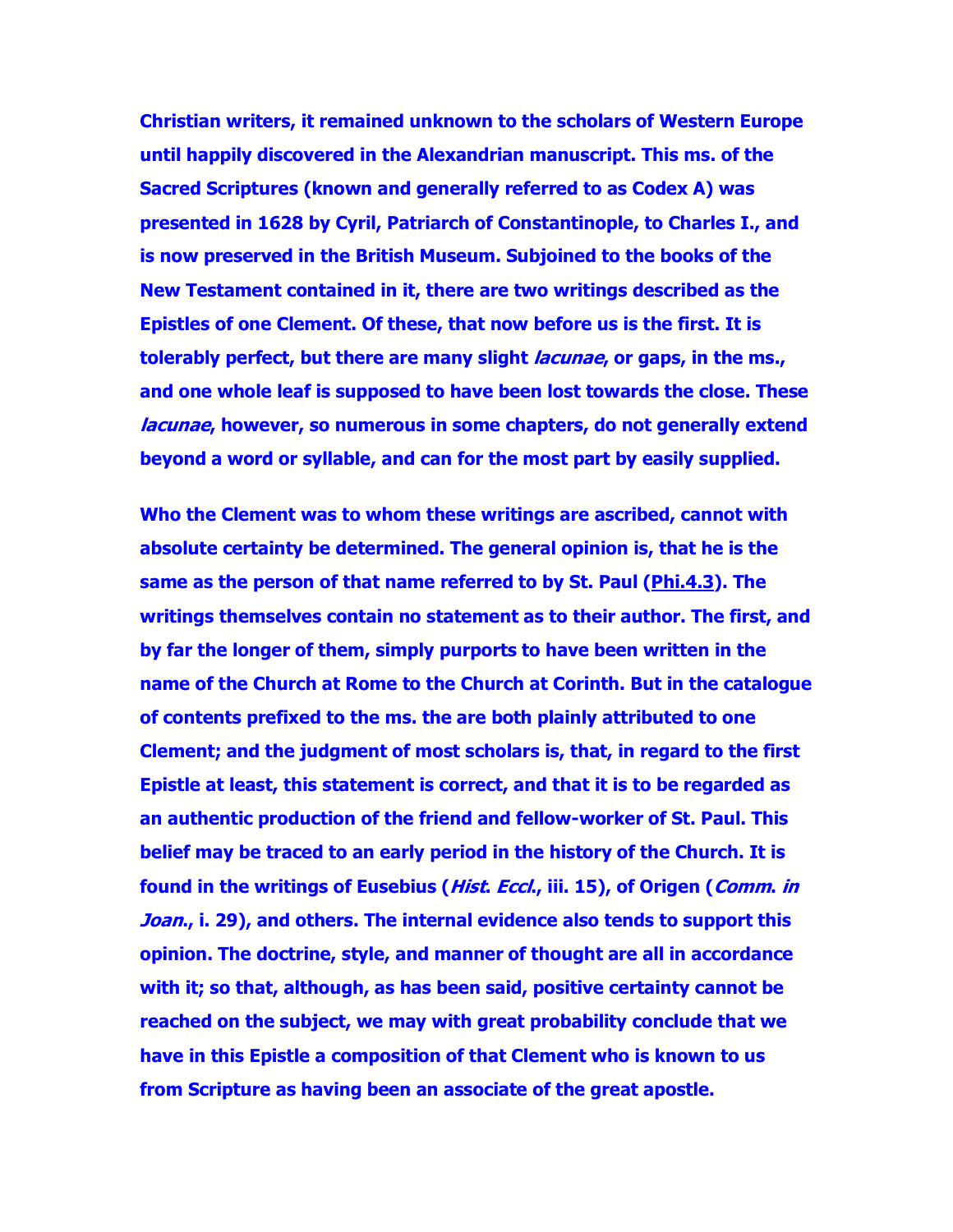**The date of this Epistle has been the subject of considerable controversy. It is clear from the writing itself that it was composed soon after some persecution (chap. i.), which the Roman Church had endured; and the only question is, whether we are to fix upon the persecution under Nero or Domitian. If the former, the date will be about the year 68; if the latter, we must place it towards the close of the first century or the beginning of the second. We possess no external aid to the settlement of this question. The lists of early Roman bishops are in hopeless confusion, some making Clement the immediate successor of St. Peter, others placing Linus, and others still Linus and Anacletus, between him and the apostle. The internal evidence, again, leaves the matter doubtful, though it has been strongly pressed on both sides. The probability seems, on the whole, to be in favor of the Domitian period, so that the Epistle may be dated about A.D. 97.**

**This Epistle was held in very high esteem by the early Church. The account given of it by Eusebius (Hist. Eccl., iii. 16) is as follows. "There is one acknowledged Epistle of this Clement (whom he has just identified with the friend of St. Paul), great and admirable, which he wrote in the name of the Church of Rome to the Church at Corinth, sedition having then arisen in the latter Church. We are aware that this Epistle has been publicly read in very many churches both in old times, and also in our own day." The Epistle before us thus appears to have been read in numerous churches, as being almost on a level with the canonical writings. And its place in the Alexandrian ms., immediately after the inspired books, is in harmony with the position thus assigned it in the primitive Church. There does indeed appear a great difference between it and the inspired writings in many respects, such as the fanciful use sometimes made of Old Testament statements, the fabulous stories which are accepted by its author, and the general diffuseness and feebleness of style by which it is distinguished.**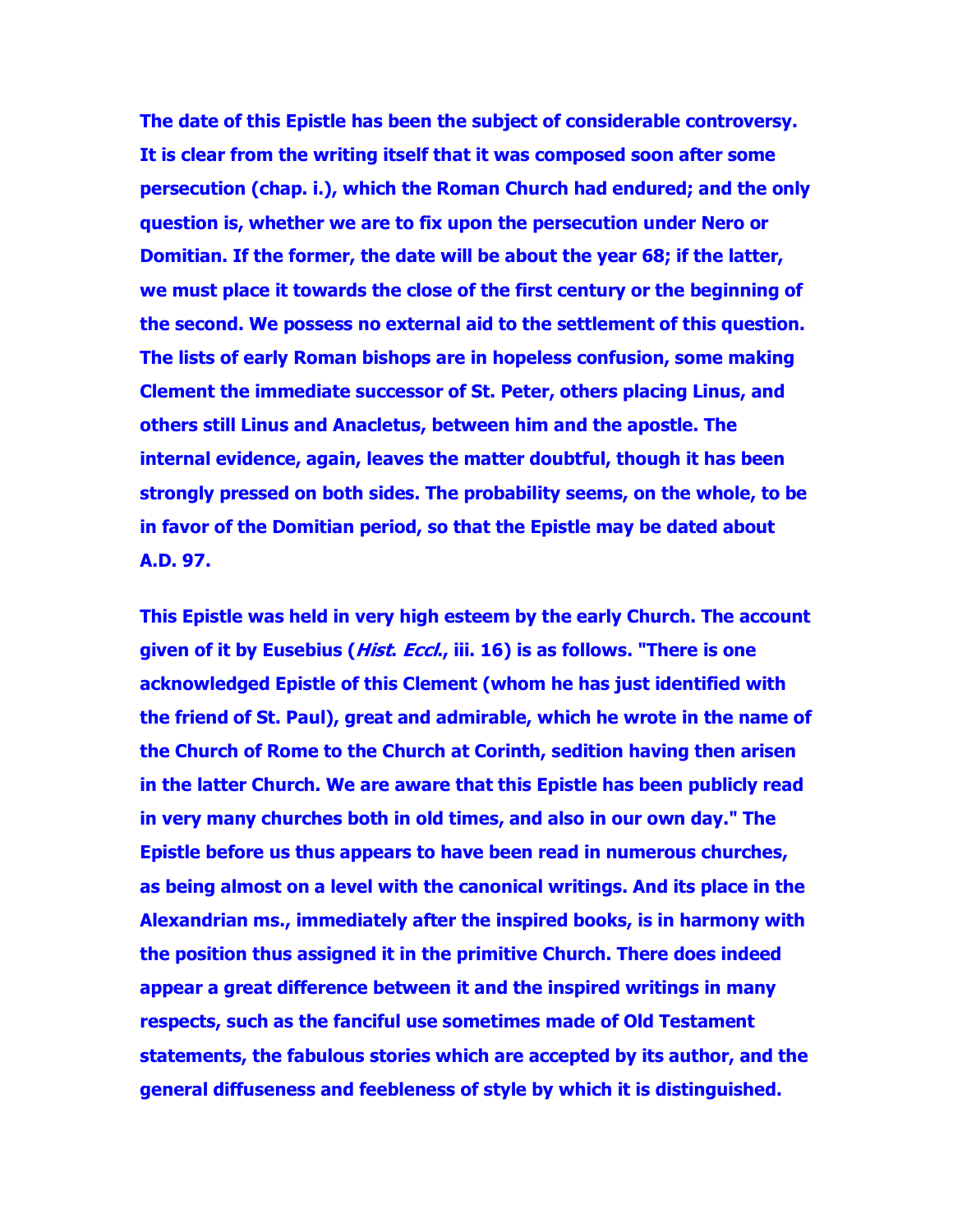**But the high tone of evangelical truth, which pervades it, the simple and earnest appeals which it makes to the heart and conscience, and the anxiety which its writer so constantly shows to promote the best interests of the Church of Christ, still impart an undying charm to this precious relic of later apostolic times.**

**The First Epistle of Clement to the Corinthians.**

## **Direct References to the Book, Of Hebrews As Scripture**

**Chap. XVII. ...Let us be imitators also of those who in goat-skins and sheep-skins (Heb.11:37) went about proclaiming the coming of Christ; I mean Elijah, Elisha, and Ezekiel among the prophets, with those others to whom a like testimony is borne [in Scripture].** 

**Chap. XXI. ....Let us reverence the Lord Jesus Christ, whose blood was given for us; let us esteem those who have the rule over us; (Comp. Heb.13:17; 1Th.5:12-13) let us honor the aged44** 

**Chap. XXIII. ...Of a truth, soon and suddenly shall His will be accomplished, as the Scripture also bears witness, saying, "Speedily will He come, and will not tarry;" (Hab.2: 3; Heb.10: 37)** 

**Chap. XXVII. ....Having then this hope, let our souls be bound to Him who is faithful in His promises, and just in His judgments. He who has commanded us not to lie, shall much more Himself not lie; for nothing is impossible with God, except to lie. (Comp. Tit.1: 2; Heb.6: 18)** 

**Chap. IX. ....Let us steadfastly contemplate those who have perfectly ministered to His excellent glory. Let us take (for instance) Enoch, who,**